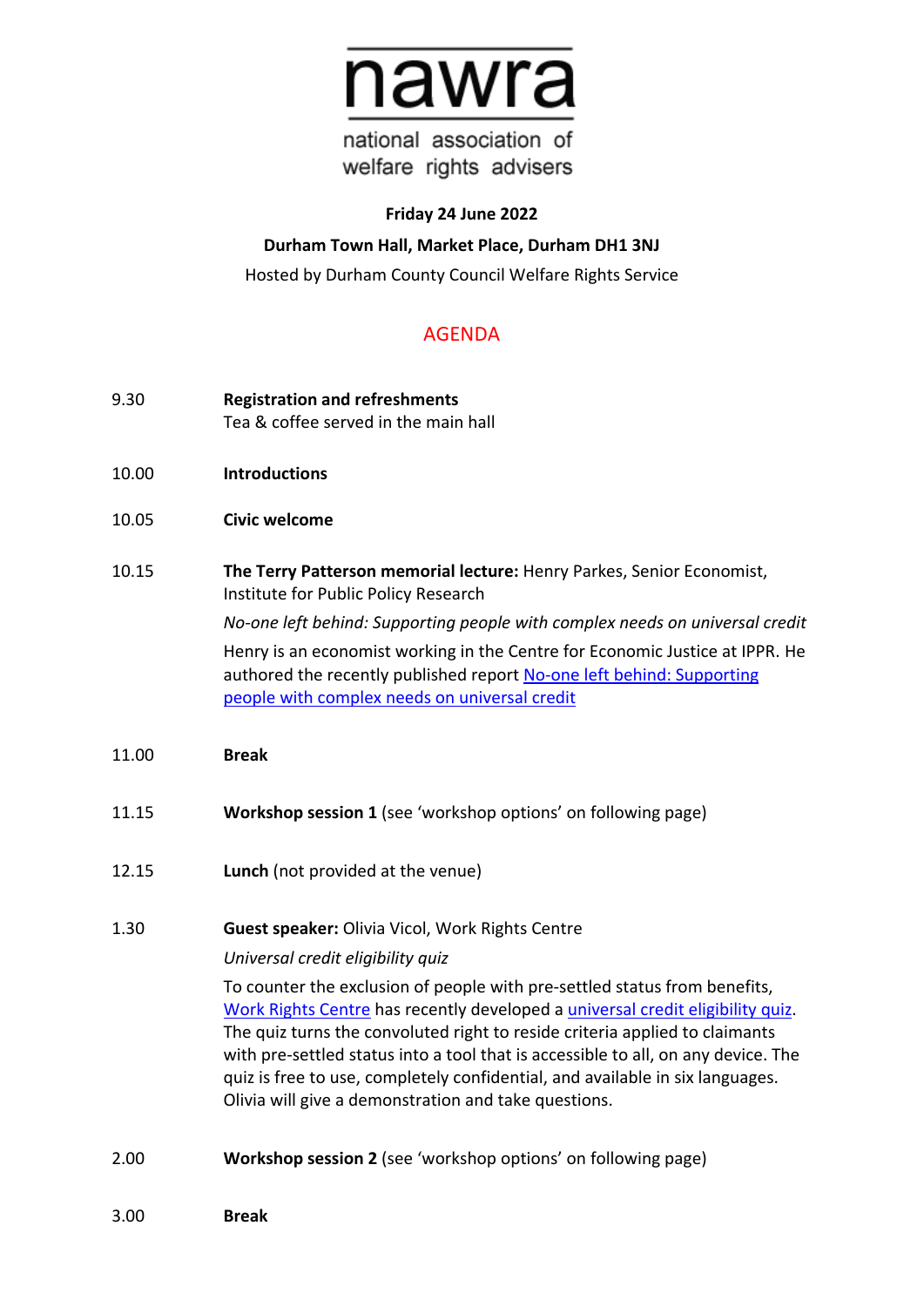- 3.15 **Guest speaker:** Chris Graham, retired welfare rights manager *Reflections on a career in welfare rights*
- 3.25 **Information exchange/workshop feedback/NAWRA updates**

4.00 **Close**

## WORKSHOP OPTIONS:

Each workshop lasts an hour and runs twice (once at 11.15am and again at 2pm). When you sign in you will be asked choose **two** from the following four options.

Unfortunately, some rooms in Durham Town Hall are not accessible to people with limited mobility. We will arrange the workshops so that the options chosen by delegates with limited mobility are in the accessible rooms.

If you would like to run a workshop at a future NAWRA meeting please contact kelly@nawra.org.uk

## **A. PIP acceptable standard Rule 4**

James Cunningham, Durham Welfare Rights

A discussion of Regulation 4 - is it misunderstood and under used? How can advisers use it to maximise awards for their clients?

*Workshop level: Intermediate/Theoretical/Practical*

## **B. Child DLA and the mobility component**

Kathryn Gaines and Julie Kirkby, Durham Welfare Rights

This workshop will look at the issues advisers face when applying for highest rate mobility on the grounds of severe mental impairment and challenging behaviours. We will look at the regulations and the DLA decision makers guide. We will also be discussing good practice when it comes to completing an application or requesting a mandatory reconsideration.

*Workshop level: Intermediate/Practical*

## **C. DWP and the issue of Duty of Care (Ginger Beer, Snails and the DWP)**

Duncan Wall, Durham Welfare Rights

When we have a Secretary of State claiming that the DWP do not owe a duty of care, this workshop is a critical examination of that claim. What is a Duty of Care and why is it so important? What part does Statutory Duty play? Can there be a Statutory Duty and a Duty of Care – and are they the same thing? Constitutional considerations and the Bill of Rights. And don't worry about the snails – all will be revealed.

#### *Workshop level: Intermediate/Theoretical*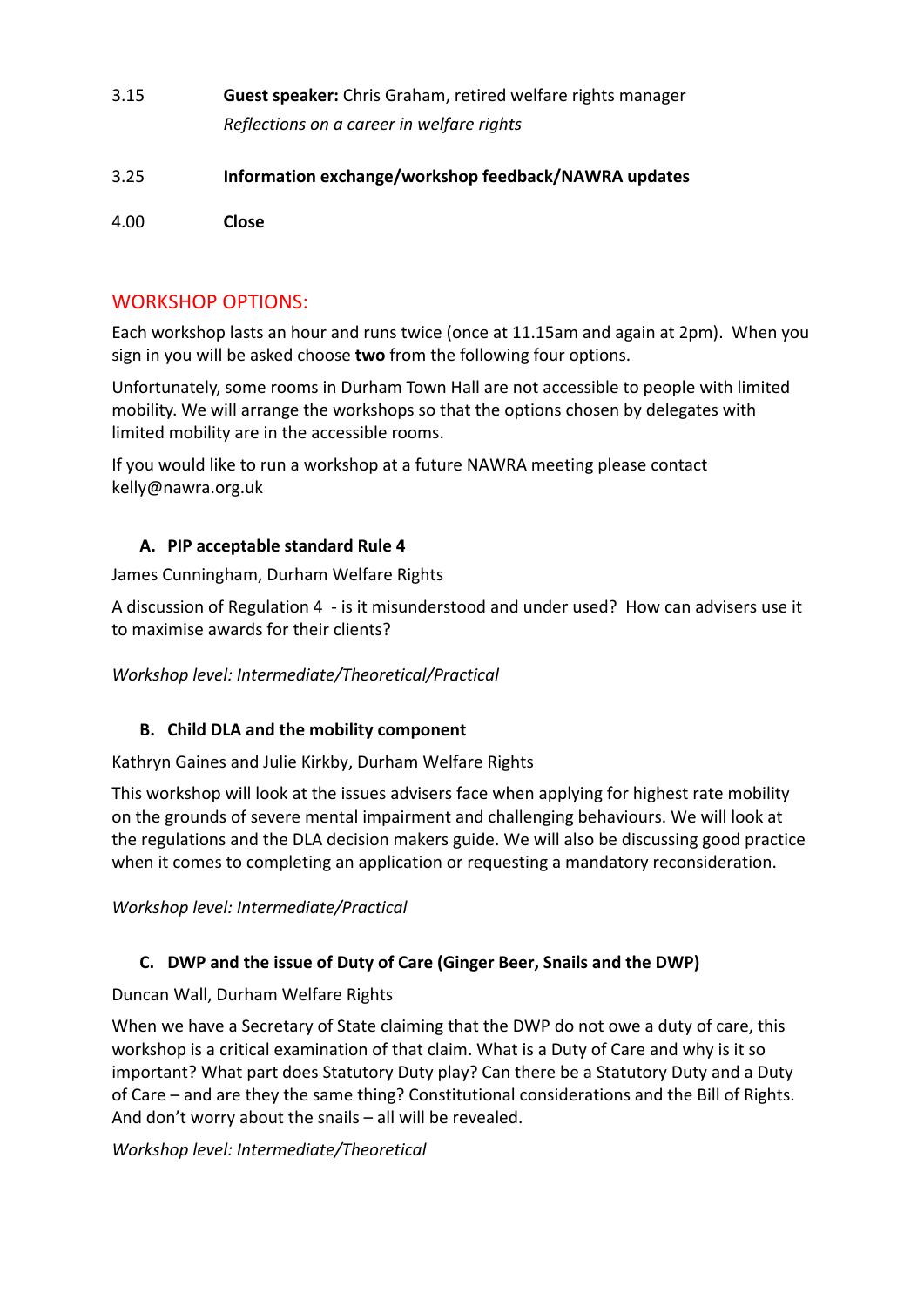#### **D. Mixed age couples overview**

Pamela Carysforth, Training & Development Manager from UCNotes (Housing Systems)

Pamela has over 20 years' experience in welfare rights and will be joining us to put you through your paces with an interactive training quiz.

The Mixed Age Couples rules affect many couples, especially in the years running up to retirement, and getting the right advice is of paramount importance to avoid unnecessary income losses.

In this session Pamela will run through a training quiz, to highlight the rules and raise awareness of some of the loopholes and mechanisms to maximise entitlement and avoid losses where possible. This is a complex area, so don't expect to get all the answers right – but rest assured you are more likely to remember things you get wrong and Pamela will be there to give insight and explanations along the way!

Unfortunately – no prizes for winning the quiz, it's a learning tool – not a competition.

*Workshop level: Intermediate/Practical*

#### **NAWRA workshop levels:**

| Introductory    | Assumes little or no prior knowledge of the topic or a refresher |
|-----------------|------------------------------------------------------------------|
|                 | session                                                          |
| Intermediate    | Assumes a reasonable working knowledge of welfare benefits       |
|                 | work or some knowledge of the specific topic under discussion    |
| <b>Advanced</b> | Assumes a good working knowledge of welfare benefits work or     |
|                 | detailed knowledge of the topic under discussion                 |

| <b>Practical</b>   | Focusing on developing good practice or offering some 'hints and<br>tips'         |
|--------------------|-----------------------------------------------------------------------------------|
| <b>Theoretical</b> | Focusing on policy debates or discussion of emerging theory                       |
| <b>Strategic</b>   | Focusing on planning and put practical knowledge, and/or theory<br>in to practice |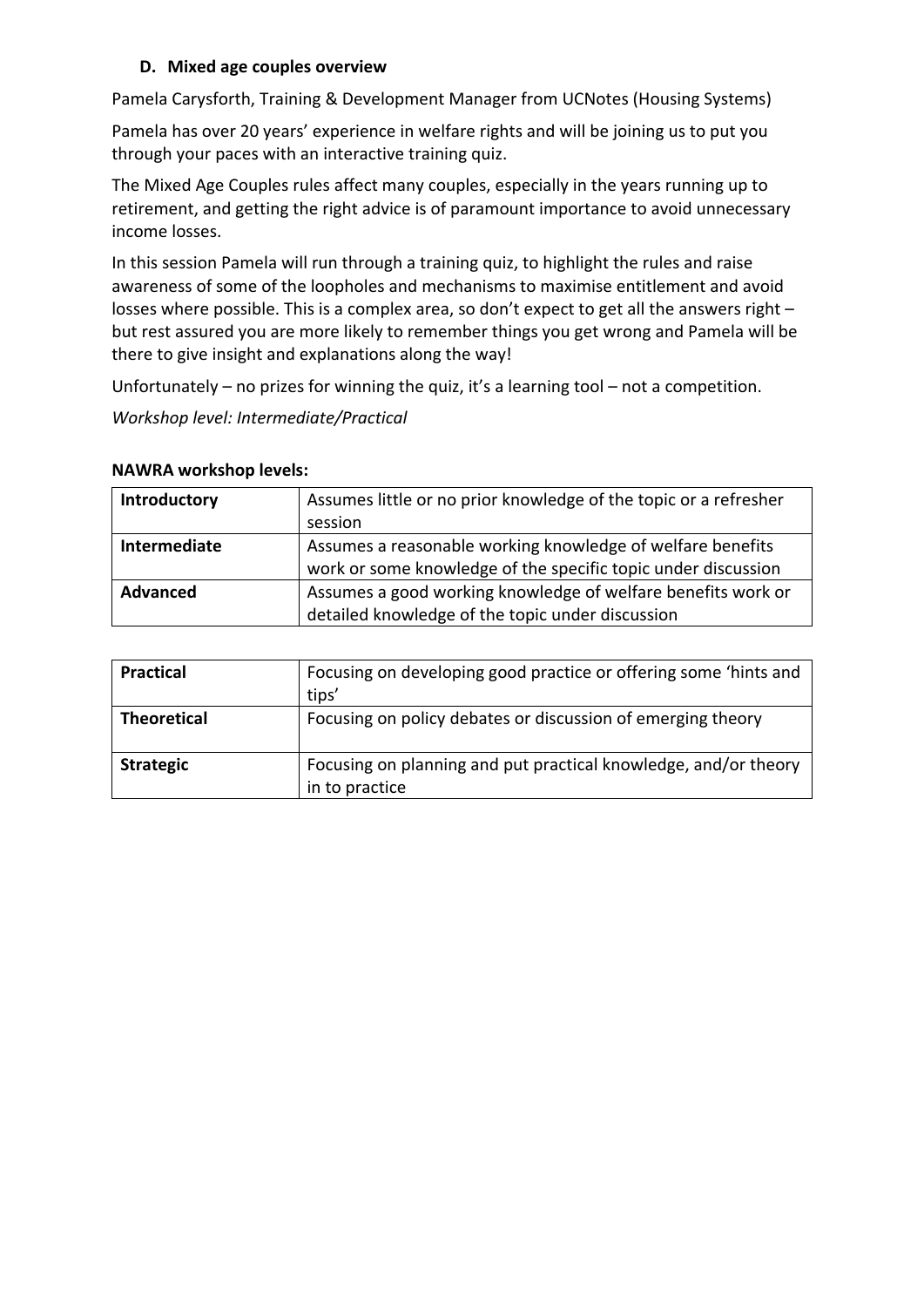# LOCATION AND TRANSPORT



The conference will take place in-person at [Durham Town Hall,](https://www.durham.gov.uk/durhamtownhall) Market Place, Durham DH1 3NJ.

## **How to get here:**

**Road:** Durham is easily accessible by road and the city centre is situated just 2 miles from junction 62 of the A1(M). If you are driving to the Town Hall you will need to head towards the city centre. The Town Hall does not have its own car park but parking is available in the city centre car parks. Your best option may be parking at one of the three [park and ride](https://www.durham.gov.uk/parkandride)  [stations](https://www.durham.gov.uk/parkandride) that serve the city centre and are based on major routes.

**Rail:** Trains from many UK towns and cities travel direct to Durham. The station lies on the UK East Coast main line, one stop south of Newcastle. It is just over 3 hours by train from Birmingham, 2½ hours from Manchester, 2 hours from Edinburgh and just 45 minutes from York. A rail strike is planned for 23 June.

**Bus:** Many buses serve the city centre from all across the region. The only bus that travels into the market place is the [Cathedral bus.](https://www.durham.gov.uk/cathedralbus) Otherwise, the buses stop at either Claypath or Milburngate Bridge and the Town Hall is a short walk away. The *Traveline website is a good* way to plan your journey to Durham.

**On foot:** The Town Hall is situated in the Market Place, about a 10 to 15 minute walk from the railway station. The venue is signposted.

**Cycle:** National Cycle Routes [14](https://www.sustrans.org.uk/ncn/map/route/route-14) and [70](https://www.sustrans.org.uk/ncn/map/route/route-70) go through Durham city.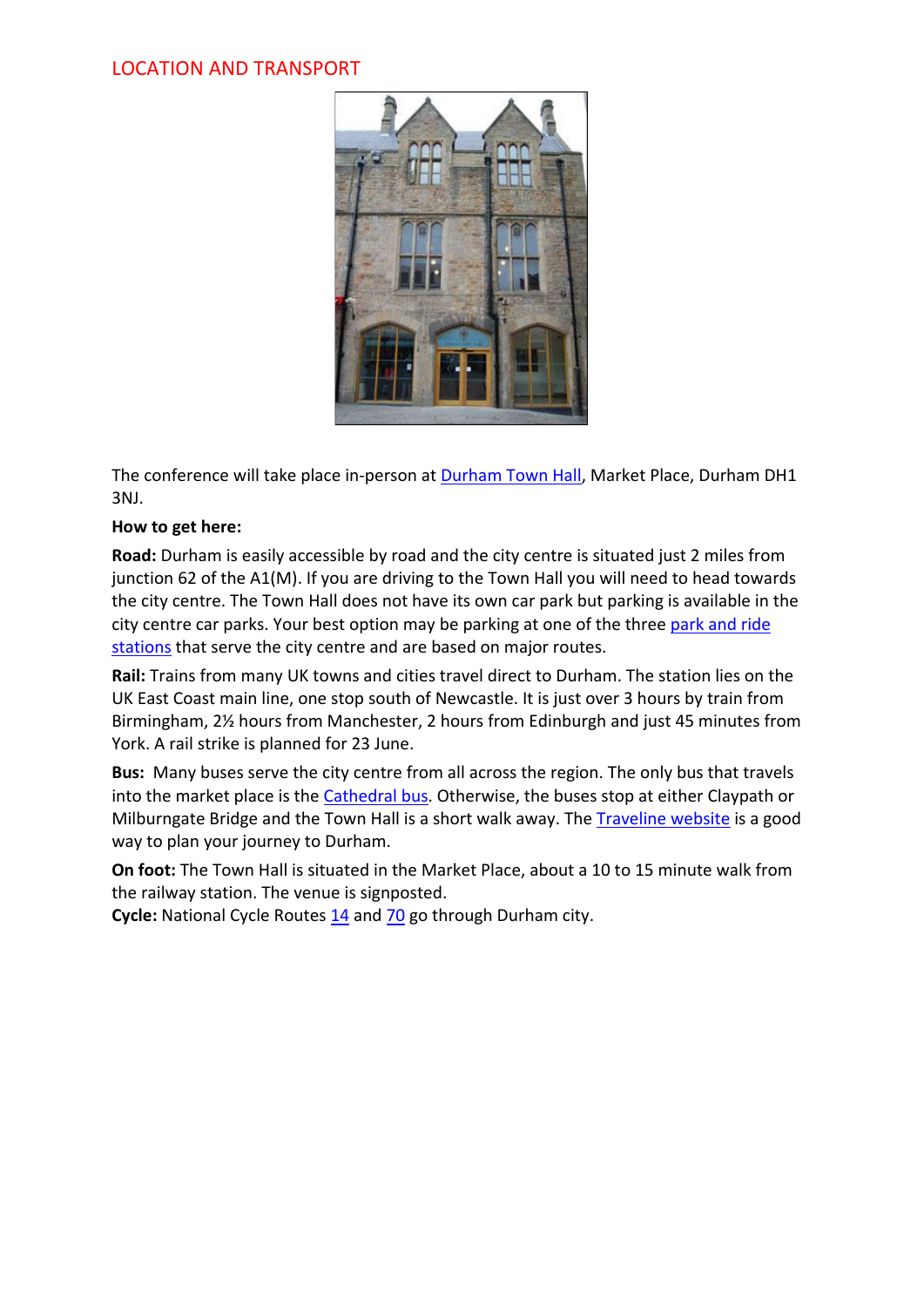# ON THE DAY

#### **Inside the Town Hall**

The oldest section of the Town Hall is the Guildhall and it dates from 1356. It was originally a timber formed building which was rebuilt in stone in 1535. Today's conference will be held in the Main Hall with workshops being run in various rooms throughout the Town Hall.

#### **Refreshments**

Tea and coffee will be available on arrival, and then during both the morning and afternoon breaks. These will be available in the Main Hall.

#### **Lunch**

Lunch is not provided. Options include:

- Local pubs and restaurants
- There is a selection of cafés and sandwich shops around the market place and you could always bring your lunch back into the Lantern Room if you choose.

# ACCOMMODATION

The most central hotels are:

- Bridge Hotel (next to the railway station)
- Premier Inn Durham Walkergate or Broomside Park (the latter is not within walking distance of the city centre)
- Travelodge Durham, Station Lane
- Radisson Blu Hotel
- Durham Marriott Royal County Hotel

See [www.thisisdurham.com](http://www.thisisdurham.com/) for more information on accommodation, attractions and planning your trip.

# SOCIAL EVENINGS

## **Eve of the conference – Thursday 23 June from 7pm**

We will meet in The Bridge Hotel, 40 North Road, Durham DH1 4SE. The Bridge serves a variety of food until 10pm. [www.bridgehoteldurham.com](http://www.bridgehoteldurham.com/)

## **After the conference – Friday 24 June from 4pm**

In the usual spirit of NAWRA meetings we will be retiring to the pub for a post-meeting drink or two.

We look forward to seeing you either at the Bridge Hotel the night before or at the Town Hall on the day. We hope you enjoy your trip to Durham.